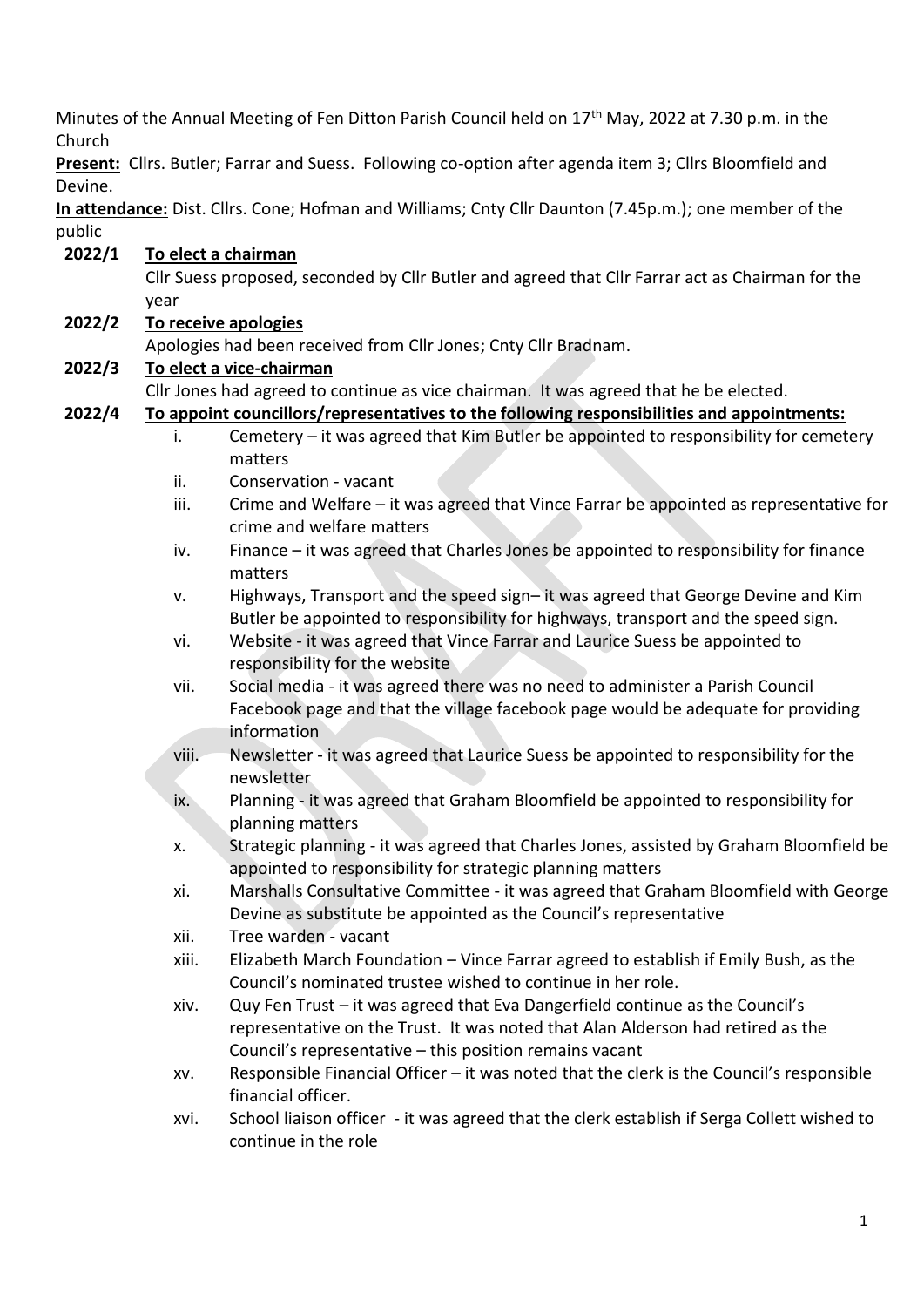#### **2022/5 Open forum for members of the public**

No matters were raised by the member of the public

- **2022/6 To approve the Minutes of the meeting held on 5th April, 2022** With the amendment to the heading of minute 2021/262 to read 'churchyard' instead of 'cemetery' the minutes were approved and signed.
- **2022/7 To receive declarations from Councillors as to the disclosable pecuniary and non-pecuniary interests in relation to any items on the agenda** No declarations as to disclosable pecuniary and non-pecuniary interests in relation to any items on the agenda were received from councillors.

#### **2022/8 Clerk's report and matters arising from the Minutes**:

Churchyard contract: health and safety - the contract administrator had advised that as the contractors are doing the work in house and not engaging sub-contractors the health and safety matter is covered by them.

Willys Almshouse Charity - The clerk reported that she had enquired as to the nominated councillors on Willys Almshouse Charity and their terms of office. As yet the information has not been provided. If the Council is notified by the Trust that appointments are require the matter will be included as an agenda item.

S/1096/19/COND 17 – SCDC unable to require a condition as requested by FDPC (minute 2021/258) on the approval as it is considered that the limited frequency of access required to the building is not likely to cause unacceptable impact.

# **2022/9 To approve payments made during the month and accounts for payment**

It was agreed that the following payments be made: Cheq. No Amnt British Telecommunications DD 32.05 Drax – street lights DD 16.62 Hayden Woodruff – bus shelter 101869 30.00 Buchans – verges, churchyard, cemetery, recreation ground, 101868 2087.48 St Ives Quickprint Ltd 101871 170.00 South Cambridgeshire District Council – waste collection 101872 604.50 HM Revenue & Customs 101873 149.80 Sarah Smart – April salary + backdated pay rise 101874 599.77 Sarah Smart – expenses – Norton annual 101875 94.99

### **2022/10 To note money received**

SCDC – precept: £20085; Donations for defib: £169.42;

### **2022/11 To receive report from County Councillor**

#### Cllr Daunton reported

on Children and Young People service; investment in the environment and green issues; the setting up of a working group with regard to 20mph zones; no mow May on roadside verges, unless visibility would be affected at junctions, to support local biodiversity.

### **2022/12 To receive report from District Councillors**

#### Cllr Cone

thanked residents in fen Ditton and Fulbourn for re-electing him and detailed the make up of SCDC – 8 councillors in opposition: 37 Liberal Democrats

detailed the information to support Ukranian refugees on the SCDC and government web sites. Cllrs. Hofman and Williams:

Detailed the make up of SCDC and the five year Business Plan continuing;

success of FDPC in award from Community Chest Fund for a wheelchair accessible picnic bench to commemorate the Platinum Jubilee;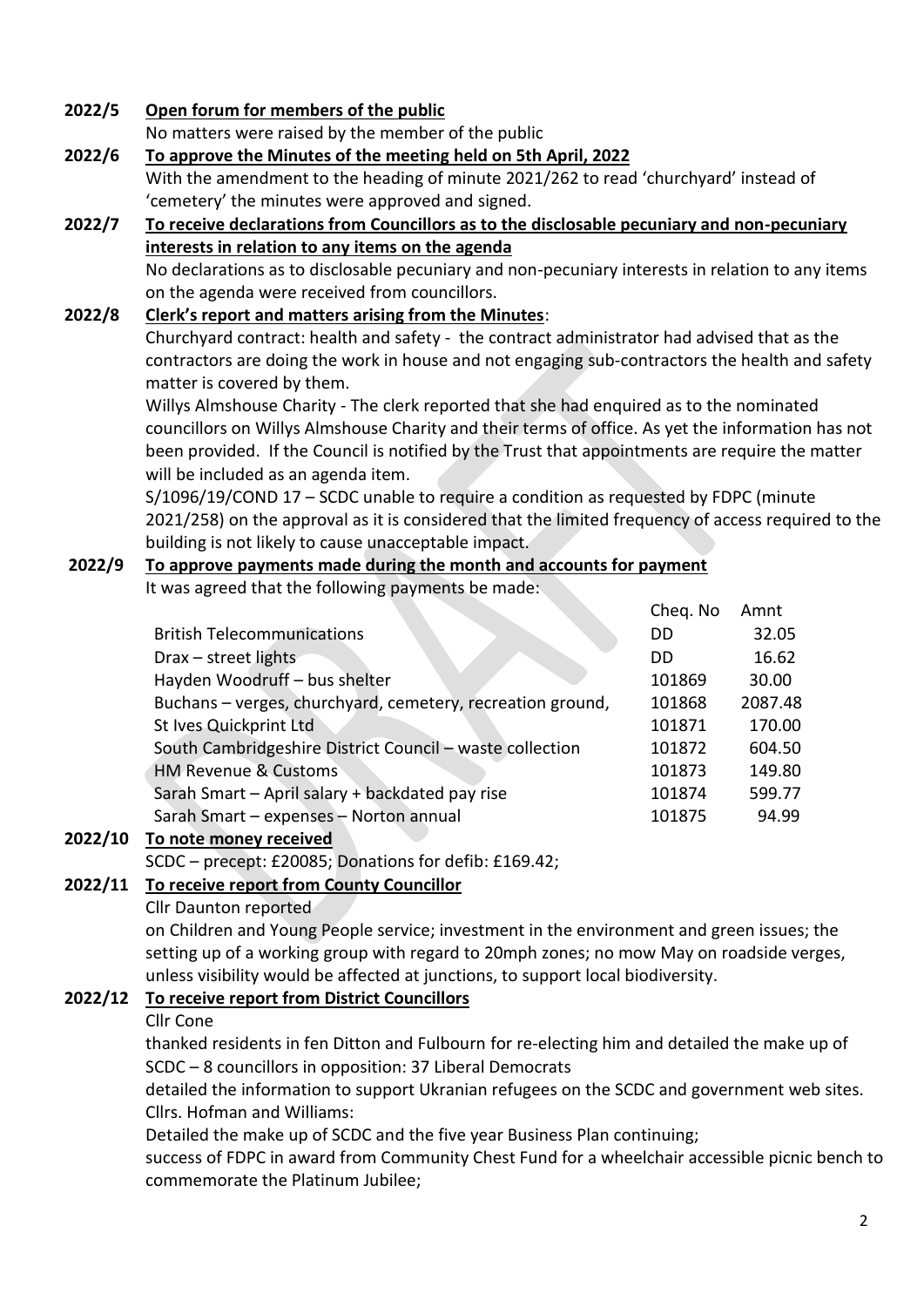energy rebate payment commenced;

welcoming of Ukranian refugees and Afghan resettlement

May half term sports camps and Wild Minds programme of free nature based wellbeing activities run by SCDC

Zero Carbon Communities Grant scheme deadline extended; solar together acceptances reached 700.

### **2022/13 To consider following planning applications and tree works applications**

|         | 22/01596/PRIOR                                                                | Land at Horningsea                                   | Installation of a 15m Phase 9 super slimline                                                |  |
|---------|-------------------------------------------------------------------------------|------------------------------------------------------|---------------------------------------------------------------------------------------------|--|
|         |                                                                               | Road                                                 | Monopole and associated ancillary works                                                     |  |
|         |                                                                               |                                                      | Object to the bulk of the post and cabinet which                                            |  |
|         |                                                                               |                                                      | would be out of scale with any other street                                                 |  |
|         |                                                                               |                                                      | furniture in the vicinity, have significant adverse                                         |  |
|         |                                                                               |                                                      | impact on the skyline and the rural approach to                                             |  |
|         |                                                                               |                                                      | Fen Ditton and it's conservation area. The                                                  |  |
|         |                                                                               |                                                      | Council support the Inspector's comments in                                                 |  |
|         |                                                                               |                                                      | their Appeal decision for a 20m pole in the                                                 |  |
|         |                                                                               |                                                      | same location in that it would have a harmful                                               |  |
|         |                                                                               |                                                      | effect upon the character and appearance of                                                 |  |
|         |                                                                               |                                                      | the area and would unacceptedly harm the                                                    |  |
|         |                                                                               |                                                      | setting of the listed building of the church and                                            |  |
|         |                                                                               |                                                      | would be contrary to the polices which seek to                                              |  |
|         |                                                                               |                                                      | protect the area's built and natural heritage,                                              |  |
|         |                                                                               |                                                      | preserve or enhance the character of the rural                                              |  |
|         |                                                                               |                                                      | area.                                                                                       |  |
|         |                                                                               |                                                      | The Council do not consider that the reduction                                              |  |
|         |                                                                               |                                                      | by 5m to the 20m mast applied for in                                                        |  |
|         |                                                                               |                                                      | application 21/03223/PRI1A addresses the                                                    |  |
|         |                                                                               |                                                      | concerns of the Inspector in the Appeal<br>decision. Additionally the council consider that |  |
|         |                                                                               |                                                      | single use mast are not desirable particularly                                              |  |
|         |                                                                               |                                                      | when there is a pole in close proximity.                                                    |  |
|         | 22/0492/TTCA                                                                  | 14 High Ditch Road                                   | Top and fell to ground level - silver birch                                                 |  |
|         |                                                                               |                                                      | Noted                                                                                       |  |
|         | 22/0571/TTCA                                                                  | 43 Green End                                         | Remove crown of plum tree to make safe.                                                     |  |
|         |                                                                               |                                                      | Permission granted by SCDC under 5 day                                                      |  |
|         |                                                                               |                                                      | notice                                                                                      |  |
| 2022/14 | <b>Planning application responses from SCDC:</b>                              |                                                      |                                                                                             |  |
|         | Approved:                                                                     |                                                      |                                                                                             |  |
|         | 22/01197/HFUL                                                                 | Hardwick House, High                                 | Retrospective conversion of existing                                                        |  |
|         |                                                                               | Ditch Rd                                             | garage/workshop to annex                                                                    |  |
|         | Appeal Dismissed:                                                             |                                                      |                                                                                             |  |
|         | 21/03223/PRI16A                                                               | Horningsea Road                                      | Proposed 20m Phase 8 monopole C/w                                                           |  |
|         |                                                                               |                                                      | wraparound cabinet at base and associated                                                   |  |
|         |                                                                               |                                                      | ancillary works                                                                             |  |
| 2022/15 | To receive end of year financial information                                  |                                                      |                                                                                             |  |
|         | i.                                                                            | Final quarter and end of year expenditure and income |                                                                                             |  |
|         | The spreadsheets of income and expenditure had been circulated and were noted |                                                      |                                                                                             |  |

ii. To receive and approve bank reconciliation to  $31<sup>st</sup>$  March, 2022 It was agreed that Vince Farrar would check the bank reconciliation against the bank statements

## **2022/16 To approve Annual Return for 2021/2022**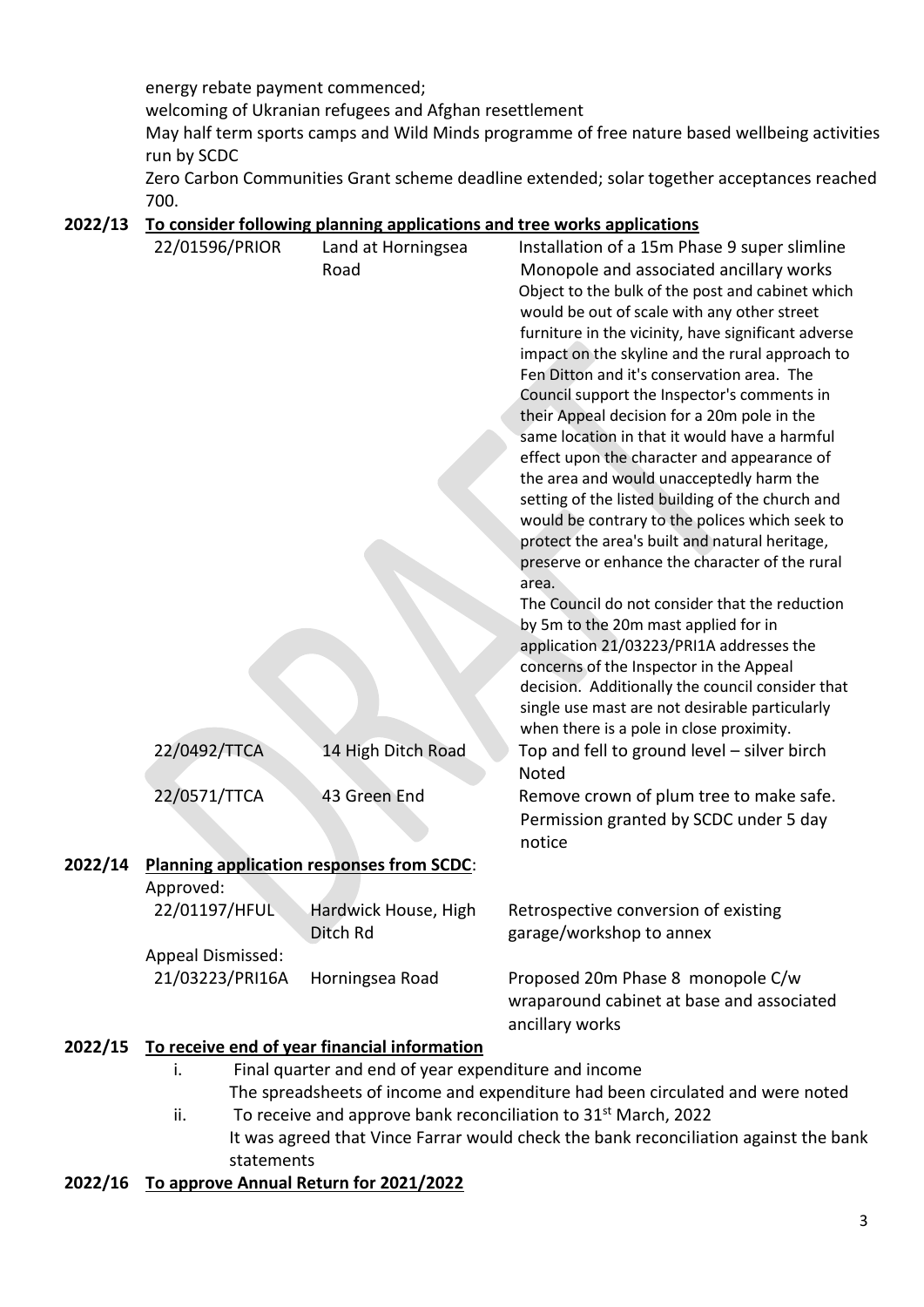- i. Annual Governance Statement The Annual Governance Statement, having been circulated, was reviews, completed and signed accordingly.
- ii. Accounting Statement The Accounting Statement, having been circulated, was reviewed and signed accordingly

## **2022/17 To receive progress report on project to repair churchyard wall**

Cnty Cllr Daunton has made contact with the CCC highways officer and his superior in an attempt to have a meeting to discuss the reasoning for their objections to the planning application due to the inclusion of weep holes, already in part of the length of the wall and the slight incursion into the verge. No meeting has been arranged as yet. SCDC have granted a further extension of the consultation period to 25<sup>th</sup> May.

A councillor raised a query on the requirements of the council with regard to risk assessments, insurance, programme of work and safe systems of work. The clerk informed that the council had engaged a contract administrator for RIBA Stages 5-6, Construction and Handover. The clerk would establish what was required.

**2022/18 To co-opt councillors to fill vacancies arising from not enough candidates nominated for poll** Agenda item taken following agenda item 2. It was agreed that Graham Bloomfield and George Devine be co-opted onto the council.

## **2022/19 To agree update to Standing Order 18 – Financial Controls and Procurements to bring it in line with the procurement position post-Brexit**

It was agreed that STO 18c be amended to read:

'A public contract regulated by the Public Contracts Regulations 2015 with an estimated value in excess of £25,000 but less than the relevant thresholds in standing order 18(f) is subject to the "light touch" arrangements under Regulations 109-114 of the Public Contracts Regulation 2015 unless it proposes to use an existing list of approved suppliers (framework agreement)' and STO18 f be amended to read:

'Where the value of a contract is likely to exceed the threshold specified by the Office of Government Commerce from time to time, the Council must consider whether the Public Contracts Regulations 2015 or the Utilities Contracts Regulations 2016 apply to the contract and, if either of those Regulations apply, the Council must comply with procurement rules. NALC's procurement guidance contains further details'

## **2022/20 To consider proposed street names for Phase 2 of the development off Newmarket Road**

The developers had proposed; Fen Way; Green Way; Humble Lane; De Bruyne Street and Gypsy Moth Lane. Councillors, via e-mail agreed the latter three but considered that Fen Way and Green Way were not suitable; the site not being sufficiently fen and Green Way being too similar to Green End. It was agreed that Morrow Way be proposed as an alternative to Fen Way in recognition of Ricardia Morrow who, in 1948, was the first female pilot to fly around the world in a flight that began and ended at Cambridge Airport and that Bragg Way be proposed as an alternative to Green Way in recognition of Lady Bragg who was Mayor of Cambridge and was the first student after wartime flying regulations were relaxed in 1946 whose flight in a Tiger Moth at Cambridge Aero Club was the first postwar civilian flight in the UK.

## **2022/21 To amend bank mandate**:

- i. Remove signatories of those who are no longer councillors; Eva Dangerfield and Mark Easterfield. It was agreed that Eva Danderfield and Mark Easterfield, no longer being councillors should be removed from the bank mandate
- ii. To agree two councillors as replacement signatories It was agreed, upon their acceptance, that Graham Bloomfield and George Devine be added as signatories.